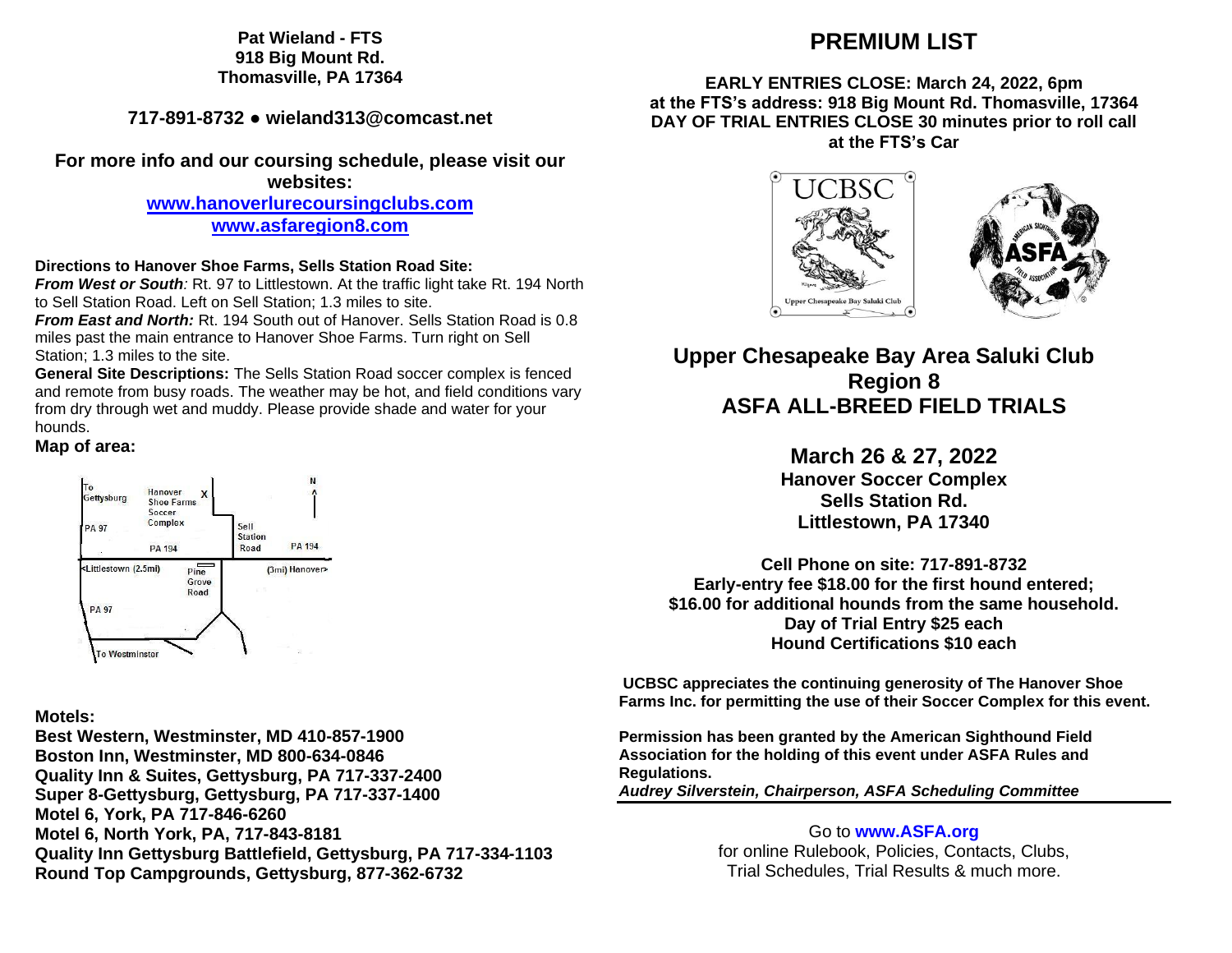## **UCBSC Officers 2022**

Kathy Sanders…**President** Carol Smith…**Vice President** Carmen Day…**Secretary** Audrey Silverstein …**Treasurer**

**Directors:** Kathy Sanders, Carol Smith, Kammi Hefner

## **JUDGES & ASSIGNMENTS**

**Bob Marciszewski Diana Darling, LaPlata, MD Dean Wright, Hanover, PA**

**S = Single Judge \* = Provisional Judge X= Multiple Judges**

| Saturday   |                |          |        |        |        |   |                |         |                           |                 |   |   |                           |        |          |                           |                         |                 |         |  |
|------------|----------------|----------|--------|--------|--------|---|----------------|---------|---------------------------|-----------------|---|---|---------------------------|--------|----------|---------------------------|-------------------------|-----------------|---------|--|
| Judges     | Δ<br>n         | <u>r</u> | в      | в      | ື      | G |                |         |                           | -               | D | R | v                         | ~<br>v | -        | e                         | W                       | D               | S       |  |
|            | -              |          | r.     | -      |        |   | B              | G       | W                         | ◠<br>u          | ц | R | n                         | ı      |          | W                         |                         |                 | G       |  |
|            |                |          |        |        |        |   |                |         |                           |                 |   |   |                           |        |          |                           |                         | -               |         |  |
| <b>Bob</b> | $\bullet$<br>o | -<br>v   | ົ<br>v | ີ<br>o | -<br>o | S |                |         |                           |                 |   | S |                           |        |          |                           |                         |                 | -<br>×. |  |
| Diana      |                |          |        |        |        |   | $\bullet$<br>o | ົ<br>-3 | $\ddot{\phantom{1}}$<br>× | $\epsilon$<br>o | S |   | $\ddot{\phantom{1}}$<br>◡ | ີ<br>o | -<br>- 7 | $\ddot{\phantom{1}}$<br>× | $\mathbf{\hat{c}}$<br>◡ | $\epsilon$<br>ø |         |  |

| <u>sanaa,</u> |        |        |   |        |        |   |   |   |        |        |   |   |   |                   |        |        |   |   |   |
|---------------|--------|--------|---|--------|--------|---|---|---|--------|--------|---|---|---|-------------------|--------|--------|---|---|---|
| Judges        | A      | A      | в | в      | -<br>ື | G |   |   |        | −      | D | R | S | S                 | SL     | S      | W | D | o |
|               | c      | 7<br>- | A | 7<br>- |        |   | в | G | W      | ◠<br>u | н | R | A | D                 |        | W      |   |   | G |
|               |        |        |   |        |        |   |   |   |        |        |   |   |   |                   |        |        |   |   |   |
| <b>Bob</b>    |        |        |   |        |        |   | S | S | -<br>c | c<br>o | S |   | S | $\mathbf{C}$<br>় | e<br>э | e<br>ø | v | S |   |
| Diana         | e<br>ა | S      | S |        | S      |   |   |   |        |        |   | S |   |                   |        |        |   |   | o |
| Dean          |        |        |   | S      |        | S |   |   |        |        |   |   |   |                   |        |        |   |   |   |
|               |        |        |   |        |        |   |   |   |        |        |   |   |   |                   |        |        |   |   |   |

# **FIELD COMMITTEE**

| <b>Field Trial</b>    | Linda Davis, ghdal@aol.com                                                    |
|-----------------------|-------------------------------------------------------------------------------|
| Chairman              |                                                                               |
| <b>Field Trial</b>    | Pat Wieland, 717-891-8732, wieland313@comcast.net, 918 Big Mount Rd.          |
| <b>Secretary</b>      | Thomasville, 17364                                                            |
| <b>Lure Operators</b> | Harry VanVliet, John Arvin, Borzoi Bob, Bob Jordan, Pat Wieland, Gayle Kytta, |
|                       | Francis Byrne, Diana Darling, Kammi Hefner, John Antonik, Bruce Goodman       |
| <b>Field Clerks</b>   | <b>Audrey Silverstein</b>                                                     |
| <b>Huntmasters</b>    | Borzoi Bob, Beth Ann Haner, Pat Wieland, John Arvin, Francis Byrne,           |
|                       | Paul Kytta, Martin Del Prince, Melissa Shuman                                 |
| Inspection            | Carol Smith, Julia Smith, Alyssa Bowlby                                       |

### **TRIAL HOURS: 7:30am UNTIL AFTER RIBBONS ARE AWARDED. Day of Trial entries close at 8:00am Substitutions (same owner) until 8:00am day of trial ROLL CALL: PROMPTLY at 8:30am**

### **ENTRIES WILL NOT BE ACKNOWLEDGED BY RETURN MAIL OR PHONE**

**Ribbons or rosettes will be offered for all placements**. **First**=Blue, **Second**=Red, **Third**=Yellow, **Fourth**=White, **NBQ**=Green **Highest Scoring Single**=Navy/Gold, **Best of Breed**=Purple/Gold, & **Best in Field**=Red, White & Blue.

## **ELIGIBLE BREEDS & REGISTRY**

Only purebred Afghan Hounds, Azawakhs, Basenjis, Borzoi, Cirneco dell'Etna, Greyhounds, Ibizan Hounds, Irish Wolfhounds, Italian Greyhounds, Pharaoh Hounds, Rhodesian Ridgebacks, Salukis, Scottish Deerhounds, Silken Windhounds, Sloughis, and Whippets.

Provisional breeds may be entered in the Provisional Stake or the Singles Stake. Provisional breeds currently include purebred Chart Polski, Galgo Español, Magyar Agar, Peruvian Inca Orchid, Portuguese Podengo (Pequeno), Portuguese Podengo (Medio & Grande), and must be individually registered with the appropriate registry.

All entries shall be individually registered with the AKC (ILP/PAL included), the NGA, the UKC, the FCI, an ASFA-recognized foreign or ASFA Board approved registry or possess a CRN from the SPDBS. A photocopy of acceptable registry must be submitted with each hound's first ASFA field rial entry; this requirement is waived for hounds registered with the NGA.

## **REGULAR STAKES OFFERED**

**OPEN STAKE:** Any eligible sighthound that has met certification requirements, excluding ASFA Field Champions of record.

**FIELD CHAMPION STAKE:** Any ASFA Field Champion

**VETERAN STAKE:** Any eligible hound whose age is at least six years, except Irish Wolfhounds whose age shall be at least five years, and Afghan Hounds, Rhodesian Ridgebacks, Salukis and Whippets whose age shall be at least seven years. Points go toward V-FCh or V-LCM titles.

**PROVISIONAL STAKE:** Any eligible sighthound of a Provisional breed that has met certification requirements. Not eligible to compete in Best of Breed or Best in Field.

**SINGLE STAKE:** Any eligible sighthound including those disqualified to run in other stakes. Each hound runs alone. Not eligible for Best of Breed or Best in Field. Hounds are eligible to earn TCP and CPS titles from the Singles stake. Provisional breeds are not eligible for these titles.

**LURE COURSING INSTINCT (LCI) STAKE:** Open to NON sighthounds and sighthound mixes. All entries shall be individually registered with the AKC (including ILP & PAL) or the UKC. A photocopy of acceptable registry must be submitted with each dog's first ASFA field trial entry. Dogs without a recognized registry number may obtain an ASFA ID number for a \$10 registration fee at time of entry.

**Small Open**: for dogs 17-1/2 inches or less at the withers and / or brachycephalic ("flat-faced") dogs who have not achieved the title of LCC.

**Small Senior**: for dogs 17-1/2 inches or less at the withers and/or brachycephalic dogs who have achieved the title of LCC.

**Small Veteran**: for dogs 17-1/2 inches or less at the withers and/or brachycephalic dogs over the age of 7 years.

**Large Open**: for dogs over 17-1/2 inches at the withers who have not achieved the title of LCC. **Large Senior**: is for dogs over 17-1/2 inches at the withers who have achieved the title of LCC. **Large Veteran**: for dogs over 17-1/2 inches at the withers who are over the age of 7 years. **Sighthound Mix Open**: for dogs with a sighthound breed in its background who have not achieved the title of LCC.

**Sighthound Mix Senior**: for dogs with sighthound breed in its background who have achieved the title of LCC.

**Sighthound Mix Veteran**: for dogs with sighthound breed in its background over the age of 7 years.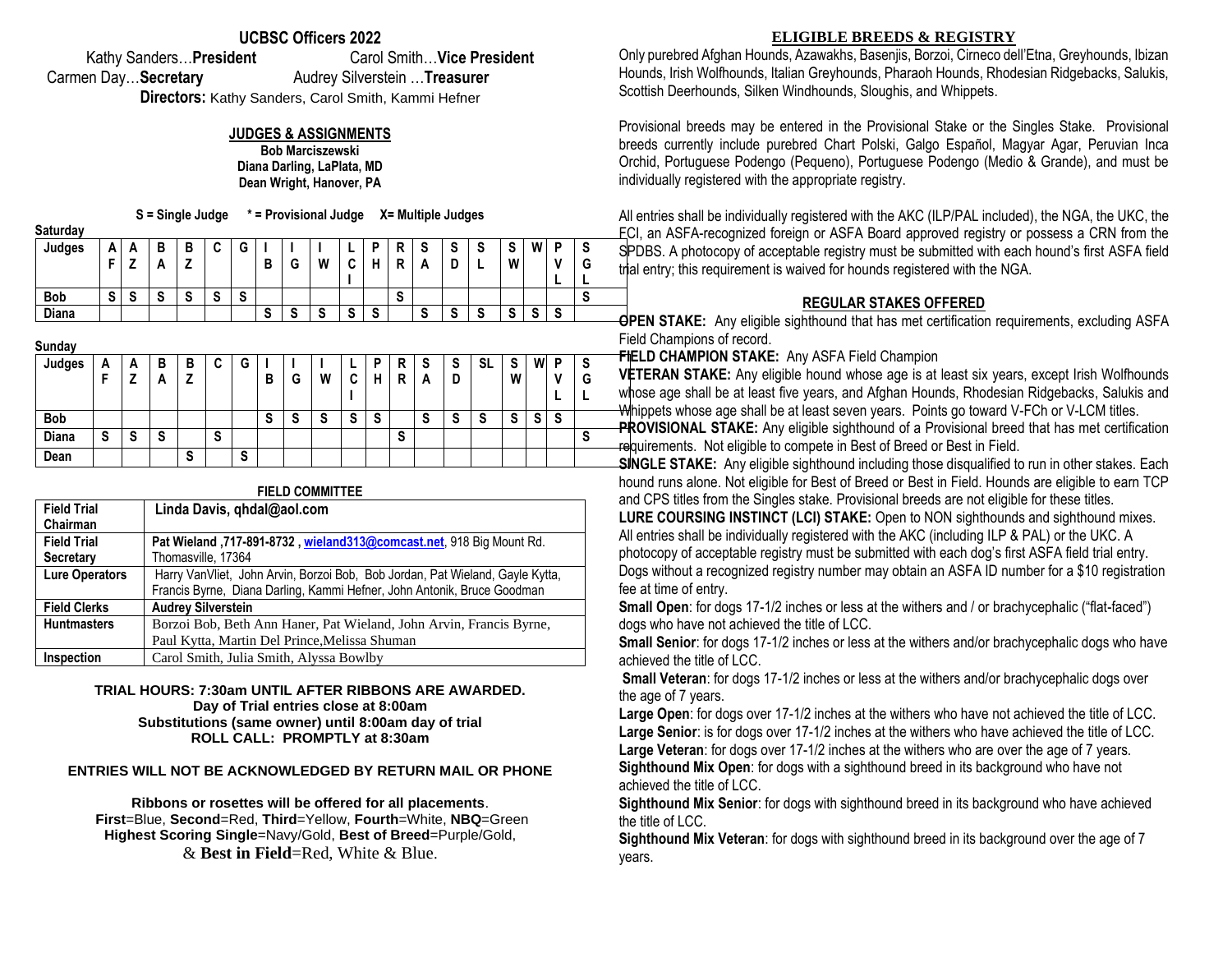When running as a stake within a regular ASFA trial, Small will run 50% of the ASFA course as laid out for the sighthounds up to a maximum of 400 yards. All other stakes will run the full ASFA laid out course length.

# **BEST IN FIELD WILL BE OFFERED**

**Conditions of Entry:** All entries must be one year or older on the day of the trial ● Stakes will be split into flights by public random draw if the entry in any regular stake is 20 or more ● Bitches in season, lame hounds and hounds with breed disqualifications will be excused at roll call.  $\bullet$ Spayed, neutered, monorchid or cryptorchid hounds without breed disqualifications may be entered; hounds with breed disqualifications are not eligible to enter except in the Single Stake ● Hounds not present at the time of roll call will be scratched ● All hounds will run twice, in trios if possible or braces (except in the Single Stake), unless excused, dismissed or disqualified.

**Equipment:** Type of lure machine: battery-powered continuous-loop system. ● Type of lures: highly-visible white plastic strips ● Back-up equipment will be available.

**Veterinarian on call**: **Central Carroll Animal Emergency 1030 Baltimore Blvd. #180 Westminster, MD 21157 410-871-2000**



# **Saturday 700 yds**

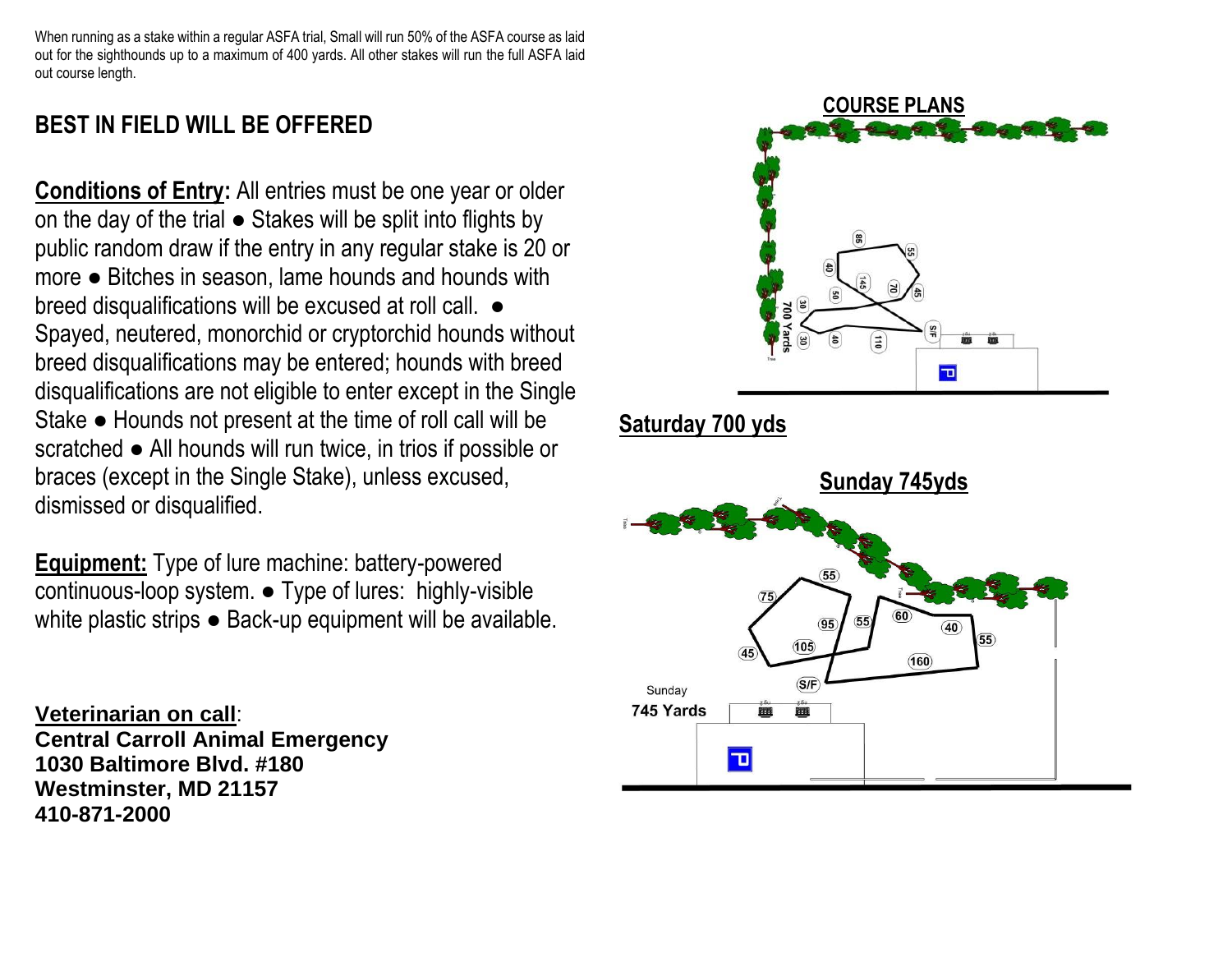# **OTHER INFORMATION**

**● All entries must be one year or older on the day of the trial** 

**● Stakes will be split into flights by public random draw if the entry in any regular stake is 20 or more** 

**● Bitches in season, lame hounds and hounds with breed disqualifications will be excused at roll call. Spayed, neutered, monorchid or cryptorchid hounds without breed disqualifications may be entered.** 

- **Hounds with breed disqualifications are not eligible to enter except in the Single Stake**
- **Hounds not present at the time of roll call will be scratched**

**● All hounds will run twice, in trios if possible or braces (except in the Single Stake), unless excused, dismissed or disqualified. Battery powered, continuous loop lure machines will be used. The lure will consist of white plastic strips. Backup equipment will be available. The course will be reversed for the finals, runoffs and Best of Breed.** 

**The members of UCBSC reserve the right to alter the course plan as required by weather and/or field conditions on the date of the trial. Exhibitors are requested to not bring bitches known to be in season to the field.** 

**There will be a \$5.00 fine assessed for any loose hound not participating in the course. Any person may, upon reasonable complaint, be asked to leave the grounds of the field trial by the Field Trial Committee. The field is board fenced; camping is permitted, but there is NO electricity or water. Children must be under control of their parents or guardians at all times.** 

# **ALL RETURNED CHECKS WILL BE CHARGED A \$40 FEE.**

# **PLEASE CLEAN UP AFTER YOURSELVES AND YOUR HOUNDS!!!**

**CERTIFICATIONS will be offered on Saturday after completion of the trial if weather, equipment, daylight, and judges permit. The cost is \$10.00 per hound. PRACTICE will be offered on Saturday ONLY, AFTER CERTIFICATIONS, weather equipment and time permitting. Cost is \$5.00 per run.**

# **NO FOOD WILL BE AVAILABLE!!! BRING FOOD AND WATER FOR YOU AND YOUR HOUNDS!!!**

**RV parking is available, no hookups.**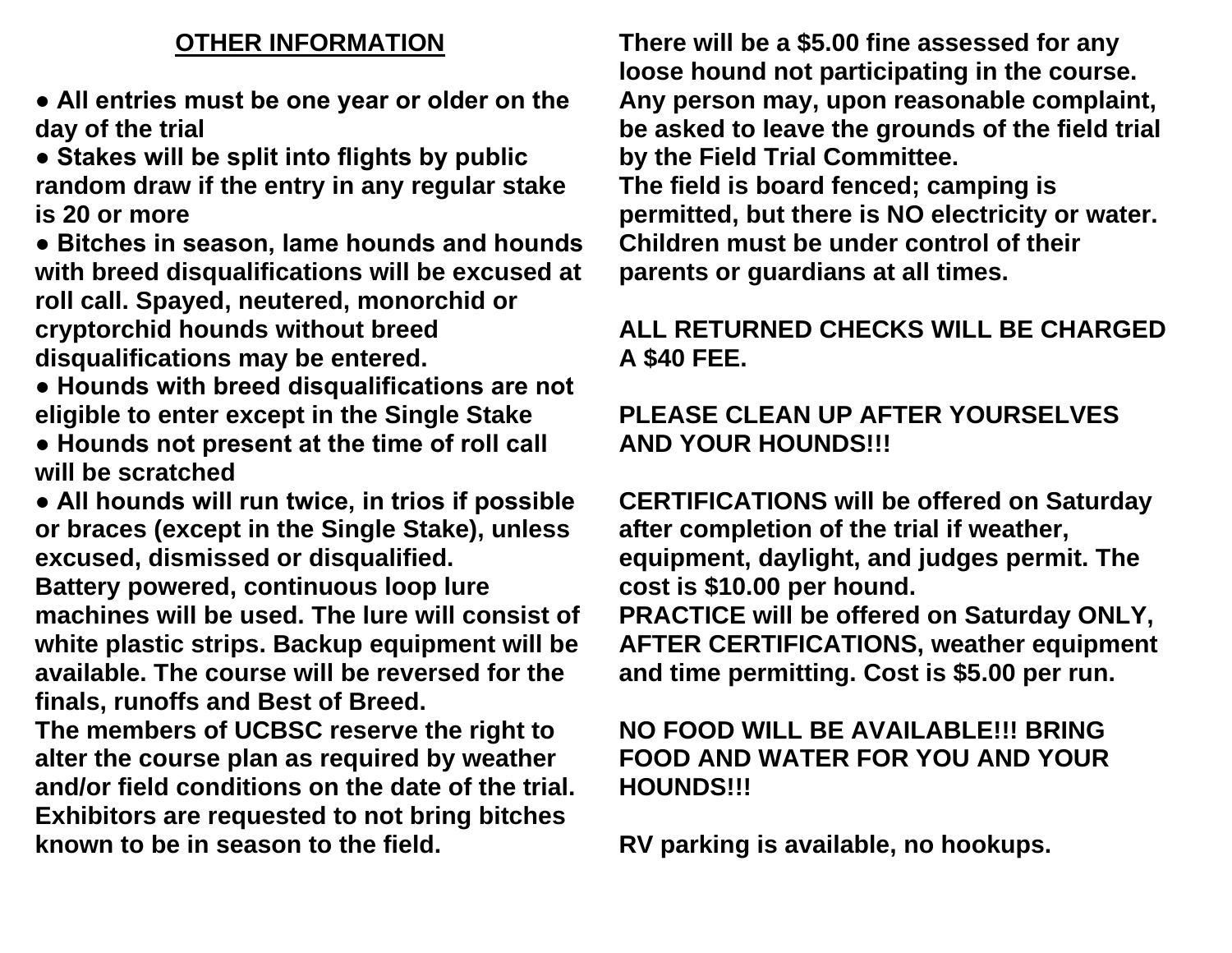#### **OFFICIAL AMERICAN SIGHTHOUND FIELD ASSOCIATION ENTRY FORM UPPER CHESAPEAKE BAY AREA SALUKI CLUB ALL-BREED TRIAL Hanover Shoe Farms, Littlestown, PA**

### **Saturday, March 26, 2022**

Early-Entries close Thurs. March 24, 2022. Day-of-Trial Entries accepted on the day of the trial, and close at the FTS CAR at 8:00 a.m. ENTRIES WILL NOT BE ACKNOWLEDGED BY MAIL Early Entries: \$18 first hound, \$16 for each subsequent hound from the same household. Day of Trial Entries:\$25 for each hound entered. Make checks payable in US Funds only to: **UCBSC**

**FTS: Pat Wieland. 918 Big Mount Rd. Thomasville, PA 17364**

**Telephone: 717-891-8732** Fee Paid **The Field Secretary cannot accept conditional, unsigned, incomplete or unpaid** 

|        |                                                                                                                                                 |                    | entries; please check your completed entry carefully.                 |                                           |  |  |  |
|--------|-------------------------------------------------------------------------------------------------------------------------------------------------|--------------------|-----------------------------------------------------------------------|-------------------------------------------|--|--|--|
| Breed: |                                                                                                                                                 | Call Name:         |                                                                       |                                           |  |  |  |
|        | Registered Name of Hound:                                                                                                                       |                    |                                                                       |                                           |  |  |  |
| Stake: | $\Box$ FCH<br>$\Box$ Open<br>$\Box$ Veteran                                                                                                     | $\Box$ Provisional | <b>Additional Stakes</b>                                              | $\Box$ Kennel $\Box$ Breeder $\Box$ Bench |  |  |  |
|        |                                                                                                                                                 |                    | Registration Number: (please write in registering body before number) |                                           |  |  |  |
| п      | If possible, please<br>separate my hounds                                                                                                       |                    | Sex:<br>Doa                                                           | <b>Bitch</b>                              |  |  |  |
|        | Name of actual owner(s):                                                                                                                        |                    |                                                                       |                                           |  |  |  |
|        | Address:                                                                                                                                        |                    | Phone:                                                                |                                           |  |  |  |
| City:  |                                                                                                                                                 |                    | State:                                                                | Zip:                                      |  |  |  |
|        | E-mail (Optional)                                                                                                                               |                    | (Optional) Region of Residence:                                       |                                           |  |  |  |
|        | Emergency Contact Name and Phone (Optional)                                                                                                     |                    |                                                                       |                                           |  |  |  |
|        |                                                                                                                                                 |                    |                                                                       |                                           |  |  |  |
| п      | Check if this is the first ASFA trial for this hound. Attach a Hound Certification or waiver if<br>entered in Open, Veterans, Limited.          |                    |                                                                       |                                           |  |  |  |
| п      | Check if this is a first-time entry, a copy of the official Registration of this hound must<br>accompany this entry unless NGA.                 |                    |                                                                       |                                           |  |  |  |
| п      | Check if any information has changed since the last ASFA trial entry. Regarding                                                                 |                    |                                                                       |                                           |  |  |  |
| П      | Check if this hound has been dismissed within the last 6 trials entered. Must be marked in order to<br>qualify for a "clean" trial requirement. |                    |                                                                       |                                           |  |  |  |

I CERTIFY that I am the actual owner of this dog, or that I am the duly authorized agent of the actual owner whose name I have entered above. In consideration of the acceptance of this entry and the opportunity to have this dog judged and to win prize money, ribbons, or trophies, I (we) agree to abide by the rules and regulations of the American Sighthound Field Association in effect at the time of this lure field trial, and by any additional rules and regulations appearing in the premium list for this lure field trial. I (we) agree that the club holding this lure field trial has the right to refuse this entry for cause, which the club shall deem to be sufficient. I (we) agree to hold this club, its members, directors, governors, officers, agents or other functionaries, any employees of the aforementioned parties and the owner(s) of the trial premises or grounds harmless from any claim for loss or injury which may be alleged to have been caused directly or indirectly to any person or thing by the act of this dog while in or upon the lure field trial premises or grounds or near any entrance thereto and I (we) personally assume all responsibility and liability for any such claim, and I (we) further agree to hold the aforementioned parties harmless from any claim loss of this dog by disappearance, theft damage or injury be caused or alleged to be caused by the negligence of the club or any of the aforementioned parties or by the negligence of any person or any other cause or causes. I (we) certify and represent that the dog entered is not a hazard to person or other dogs. This entry is submitted for acceptance of the forgoing representations and agreements.

**SIGNATURE** of owner or his agent duly authorized to make this entry

**Please separate the entries before sending to the FTS.**

### **OFFICIAL AMERICAN SIGHTHOUND FIELD ASSOCIATION ENTRY FORM UPPER CHESAPEAKE BAY AREA SALUKI CLUB ALL-BREED TRIAL Hanover Shoe Farms, Littlestown, PA**

### **Sunday, March 27, 2022**

Early-Entries close Thurs. March 24, 2022. Day-of-Trial Entries accepted on the day of the trial, and close at the FTS CAR at 8:00 a.m. ENTRIES WILL NOT BE ACKNOWLEDGED BY MAIL Early Entries: \$18 first hound, \$16 for each subsequent hound from the same household. Day of Trial Entries:\$25 for each hound entered. Make checks payable in US Funds only to: **UCBSC**

**FTS: Pat Wieland, 918 Big Mount Rd. Thomasville, PA 17364 Telephone: 717-891-8732**

Fee Paid \_\_\_\_\_\_ The Field Secretary cannot accept conditional, unsigned, incomplete or unpaid entries; please check your completed entry carefully.

| Breed:                                      |                                                                                                                                        | Call Name:                                                            |                                 |              |  |  |
|---------------------------------------------|----------------------------------------------------------------------------------------------------------------------------------------|-----------------------------------------------------------------------|---------------------------------|--------------|--|--|
|                                             | Registered Name of Hound:                                                                                                              |                                                                       |                                 |              |  |  |
| Stake:<br>$\Box$ Open                       | $\Box$ FCH<br>$\Box$ Veteran                                                                                                           | <b>Additional Stakes</b><br>$\Box$ Kennel $\Box$ Breeder $\Box$ Bench |                                 |              |  |  |
|                                             |                                                                                                                                        | Registration Number: (please write in registering body before number) |                                 |              |  |  |
|                                             | $\Box$ If possible, please<br>separate my hounds                                                                                       | Date of<br>Birth:                                                     | Sex:<br>Dog<br>П                | $\Box$ Bitch |  |  |
|                                             | Name of actual owner(s):                                                                                                               |                                                                       |                                 |              |  |  |
| Address:                                    |                                                                                                                                        | Phone:                                                                |                                 |              |  |  |
| City:                                       |                                                                                                                                        |                                                                       | State:                          | Zip:         |  |  |
|                                             | E-mail (Optional)                                                                                                                      |                                                                       | (Optional) Region of Residence: |              |  |  |
| Emergency Contact Name and Phone (Optional) |                                                                                                                                        |                                                                       |                                 |              |  |  |
| П                                           | Check if this is the first ASFA trial for this hound. Attach a Hound Certification or waiver if entered<br>in Open, Veterans, Limited. |                                                                       |                                 |              |  |  |
| п                                           | Check if this is a first-time entry, a copy of the official Registration of this hound must accompany<br>this entry unless NGA.        |                                                                       |                                 |              |  |  |
| П                                           | Check if any information has changed since the last ASFA trial entry. Regarding                                                        |                                                                       |                                 |              |  |  |
| п                                           | Chack if this hound has hean dismissed within the last 6 trials entered. Must he marked in order to qualify                            |                                                                       |                                 |              |  |  |

heck if this hound has been dismissed within the for a "clean" trial requirement.

I CERTIFY that I am the actual owner of this dog, or that I am the duly authorized agent of the actual owner whose name I have entered above. In consideration of the acceptance of this entry and the opportunity to have this dog judged and to win prize money, ribbons, or trophies, I (we) agree to abide by the rules and regulations of the American Sighthound Field Association in effect at the time of this lure field trial, and by any additional rules and regulations appearing in the premium list for this lure field trial. I (we) agree that the club holding this lure field trial has the right to refuse this entry for cause, which the club shall deem to be sufficient. I (we) agree to hold this club, its members, directors, governors, officers, agents or other functionaries, any employees of the aforementioned parties and the owner(s) of the trial premises or grounds harmless from any claim for loss or injury which may be alleged to have been caused directly or indirectly to any person or thing by the act of this dog while in or upon the lure field trial premises or grounds or near any entrance thereto and I (we) personally assume all responsibility and liability for any such claim, and I (we) further agree to hold the aforementioned parties harmless from any claim loss of this dog by disappearance, theft damage or injury be caused or alleged to be caused by the negligence of the club or any of the aforementioned parties or by the negligence of any person or any other cause or causes. I (we) certify and represent that the dog entered is not a hazard to person or other dogs. This entry is submitted for acceptance of the forgoing representations and agreements.

**SIGNATURE** of owner or his agent duly authorized to make this entry

 **Please separate the entries before sending to the FTS.**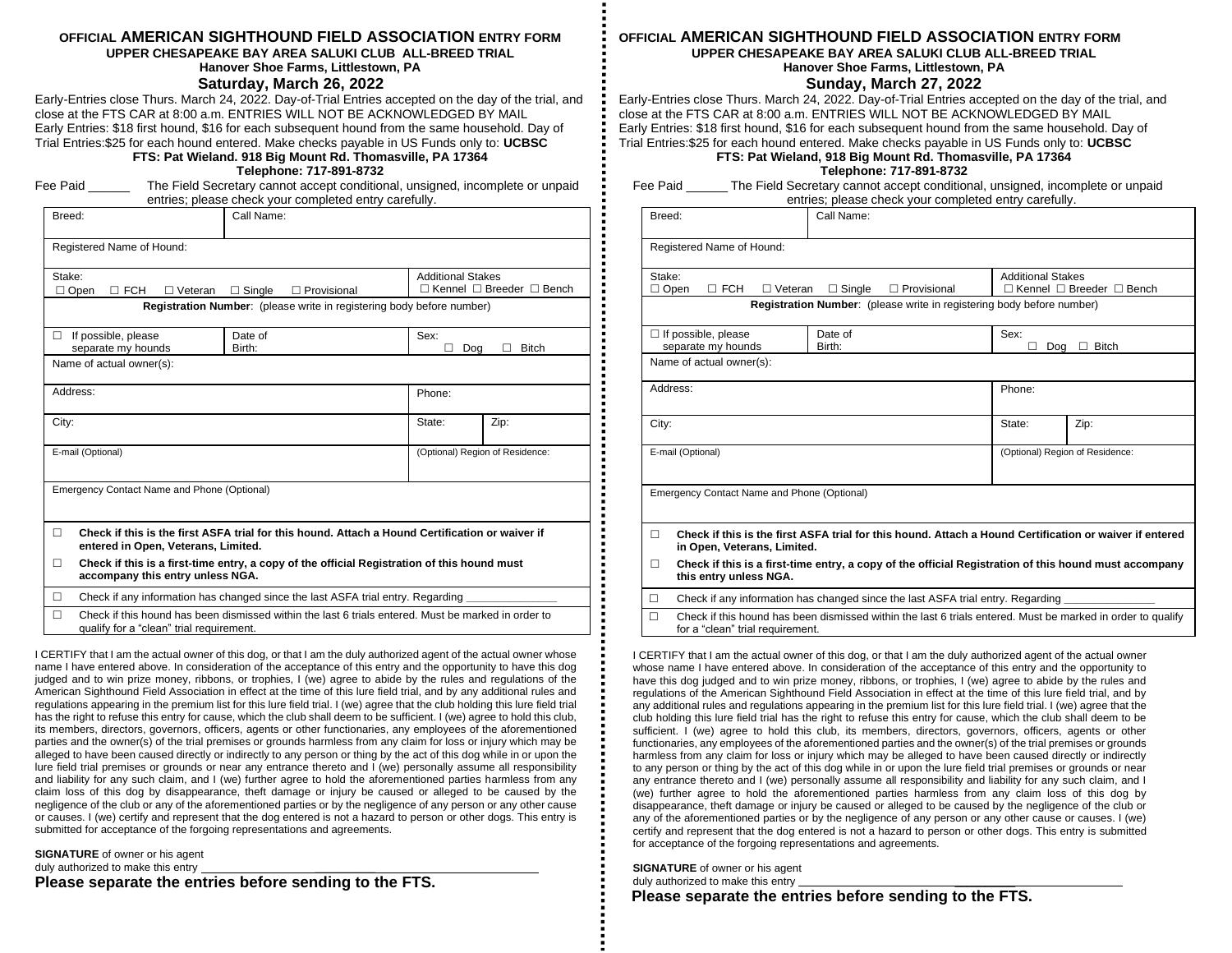#### *AMERICAN SIGHTHOUND FIELD ASSOCIATION* **HOUND CERTIFICATION**

**Rule effective October 1, 1994: Ch. V, Sec. 4 (a) OPEN STAKE:** *To be eligible to enter the open stake, a hound must have been certified by a licensed judge within the year preceding the closing date for the entry or have previously competed in the Open Stake.* This eligibility requirement also applies to a hound entered in the Veteran Stake, which has not competed in Open previously. Please complete this portion of this form and attach it to the entry form for the hound's first entry, including an entry for a Fun Trial.

Registered Name of Hound:

Registration Number: Breed:

Registered Owner's Name:

I hereby certify that on (date) \_\_\_\_\_\_\_\_\_\_\_\_\_\_\_, the above named hound completed a lure course of at least 500 yards, running with another hound of the same breed (or another breed with a similar running style). During the course the above named hound showed no inclination to interfere with the other hound. I further certify that I am a licensed judge for the ASFA.

Name of Licensed Judge:

Signature: Date:

I hereby certify that the hound running in the certification course is the hound identified above and that information provided on this form is true and correct.

Signature: Date:

#### Owner or Authorized Agent of Hound

This certification form must be attached to the entry form the first time this hound is entered in an open or veteran stake. Any hound entered in open, or veteran (as a first time entered hound), which has not been certified, shall be declared ineligible by the records coordinator and shall forfeit any points and placements awarded.

#### **PLEASE RETAIN A COPY FOR YOUR RECORDS.**

#### *AMERICAN SIGHTHOUND FIELD ASSOCIATION* **HOUND CERTIFICATION WAIVER**

**Waiver of Requirement:** *This requirement will be waived for a hound that has earned a lure coursing title from another recognized organization, if such title requires competition, and if a waiver for such title has been approved by the ASFA, or a CKC Hound Certification Form.* If your hound qualifies for a waiver, complete this portion of this form and attach it to your entry form. Proof of waivers must accompany this certification form.

Registered Name of Hound:

Registration Number: \_\_\_\_\_\_\_\_\_\_\_\_\_\_\_\_\_\_\_\_\_\_\_\_\_ Breed:

Registered Owner's Name:

**CKC**: FCH FCHX

**AKC**: QC SC FC

Hound Certification previously submitted.

Owner or Authorized Agent of Hound

I hereby certify that the hound identified above has completed the requirements for the title indicated above (or that the required Certification was previously submitted) and that the information provided on this form is true and correct.

Signature:  $\Box$ 

#### *AMERICAN SIGHTHOUND FIELD ASSOCIATION* **HOUND CERTIFICATION**

**Rule effective October 1, 1994: Ch. V, Sec. 4 (a) OPEN STAKE:** *To be eligible to enter the open stake, a hound must have been certified by a licensed judge within the year preceding the closing date for the entry or have previously competed in the Open Stake.* This eligibility requirement also applies to a hound entered in the Veteran Stake, which has not competed in Open previously. Please complete this portion of this form and attach it to the entry form for the hound's first entry, including an entry for a Fun Trial.

Registered Name of Hound:

Registration Number: Breed:

Registered Owner's Name:

I hereby certify that on (date) \_\_\_\_\_\_\_\_\_\_\_\_\_\_\_\_\_\_, the above named hound completed a lure course of at least 500 yards, running with another hound of the same breed (or another breed with a similar running style). During the course the above named hound showed no inclination to interfere with the other hound. I further certify that I am a licensed judge for the ASFA.

Name of Licensed Judge:

Signature: Date:

I hereby certify that the hound running in the certification course is the hound identified above and that information provided on this form is true and correct.

Signature: Date:

Owner or Authorized Agent of Hound

This certification form must be attached to the entry form the first time this hound is entered in an open or veteran stake. Any hound entered in open or veteran (as a first time entered hound), which has not been certified, shall be declared ineligible by the records coordinator and shall forfeit any points and placements awarded.

#### **PLEASE RETAIN A COPY FOR YOUR RECORDS.**

#### *AMERICAN SIGHTHOUND FIELD ASSOCIATION* **HOUND CERTIFICATION WAIVER**

**Waiver of Requirement:** *This requirement will be waived for a hound that has earned a lure coursing title from another recognized organization, if such title requires competition, and if a waiver for such title has been approved by the ASFA, or a CKC Hound Certification Form.* If your hound qualifies for a waiver, complete this portion of this form and attach it to your entry form. Proof of waivers must accompany this certification form.

Registered Name of Hound:

Registration Number: \_\_\_\_\_\_\_\_\_\_\_\_\_\_\_\_\_\_\_\_\_\_\_\_\_ Breed:

Registered Owner's Name:

**CKC**: FCH FCHX

**AKC**: QC SC FC

Hound Certification previously submitted.

I hereby certify that the hound identified above has completed the requirements for the title indicated above (or that the required Certification was previously submitted) and that the information provided on this form is true and correct.

Signature:  $\Box$ 

Owner or Authorized Agent of Hound

Sec-06 rev 01/21 ©

Sec-06 rev 01/21©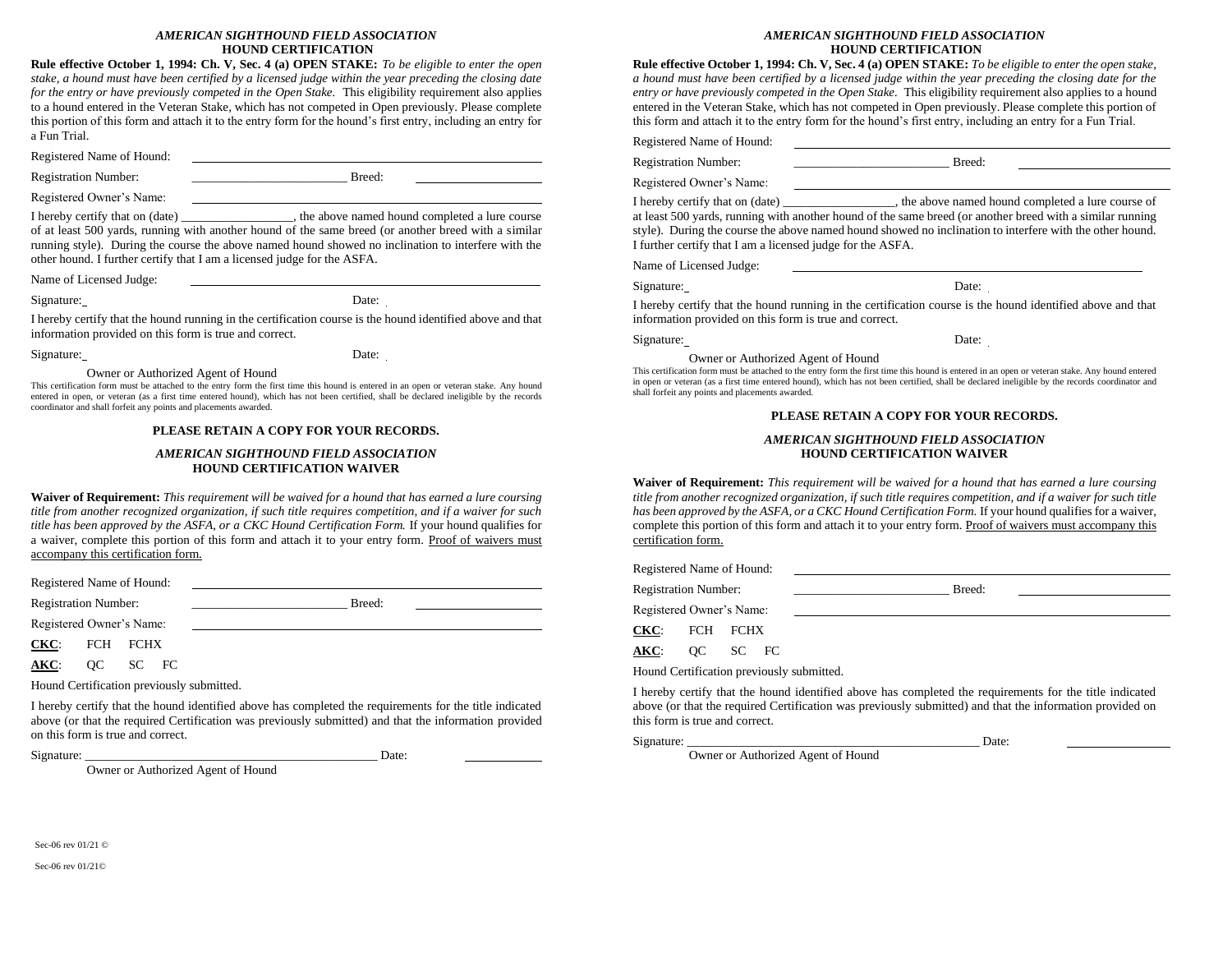## **OFFICIAL AMERICAN SIGHTHOUND FIELD ASSOCIATION ENTRY FORM Lure Chasing Instinct Registration UPPER CHESAPEAKE BAY AREA SALUKI CLUB**

| Fee Paid | The Field Secretary cannot accept conditional, unsigned, incomplete or unpaid |
|----------|-------------------------------------------------------------------------------|
|          | entries; please check your completed entry carefully.                         |

| Please print legibly.                                                        |      |  |        |                                 |  |  |  |
|------------------------------------------------------------------------------|------|--|--------|---------------------------------|--|--|--|
| Breed:<br>Call Name:                                                         |      |  |        |                                 |  |  |  |
| Registered Name of Hound:                                                    |      |  |        |                                 |  |  |  |
| FTS will circle Size after wicketing at Inspection:                          |      |  |        |                                 |  |  |  |
| Size Small: up to 17.5 inches (or brachycephalic)                            |      |  |        | Size Large: over 17.5           |  |  |  |
| inches                                                                       |      |  |        |                                 |  |  |  |
| <b>Registration Number:</b> (please write in registering body before number) |      |  |        |                                 |  |  |  |
| Date of                                                                      | Sex: |  |        |                                 |  |  |  |
| Birth:<br>Bitch<br>Dog                                                       |      |  |        |                                 |  |  |  |
| Name of actual owner(s):                                                     |      |  |        |                                 |  |  |  |
| Address:                                                                     |      |  | Phone: |                                 |  |  |  |
| City:                                                                        |      |  | State: | Zip:                            |  |  |  |
| E-mail                                                                       |      |  |        | Region of Residence: (Optional) |  |  |  |
| <b>Emergency Contact Name and Phone</b>                                      |      |  |        |                                 |  |  |  |

**This top portion is to be submitted with the \$10 fee to the ASFA by the Field Trial Secretary, with the records.**

**\* \* \* \* \* \* \* \* \* \* \* \* \* \* \* \***

|                           |        | was entered in the                            |
|---------------------------|--------|-----------------------------------------------|
| (Dog's Name)              |        | (ASFA Club Name)                              |
| <b>ASFA</b> trial held on |        | . The dog was wicketed at inspection and is   |
|                           | (Date) |                                               |
| registered as Size        |        | . The fee of \$10 was received by the FTS and |

**submitted to the ASFA Records Coordinator.** 

**Printed name of Field Trial Secretary**

**Signature of Field Trial Secretary**

**(Owner is to retain this receipt as proof of registration until notified by the ASFA.)**

### **OFFICIAL AMERICAN SIGHTHOUND FIELD ASSOCIATION ENTRY FORM Lure Chasing Instinct Registration UPPER CHESAPEAKE BAY AREA SALUKI CLUB**

| Fee Paid | The Field Secretary cannot accept conditional, unsigned, incomplete or unpaid |
|----------|-------------------------------------------------------------------------------|
|          | entries; please check your completed entry carefully.                         |

| Size Large: over 17.5                                                        |  |  |  |
|------------------------------------------------------------------------------|--|--|--|
|                                                                              |  |  |  |
| <b>Registration Number:</b> (please write in registering body before number) |  |  |  |
|                                                                              |  |  |  |
| Bitch<br>Dog                                                                 |  |  |  |
|                                                                              |  |  |  |
| Phone:                                                                       |  |  |  |
| Zip:                                                                         |  |  |  |
| Region of Residence: (Optional)                                              |  |  |  |
|                                                                              |  |  |  |

**This top portion is to be submitted with the \$10 fee to the ASFA by the Field Trial Secretary, with the records.**

**\* \* \* \* \* \* \* \* \* \* \* \* \* \* \* \***

|                    |        | was entered in the                            |
|--------------------|--------|-----------------------------------------------|
| (Dog's Name)       |        | (ASFA Club Name)                              |
| ASFA trial held on |        | . The dog was wicketed at inspection and is   |
|                    | (Date) |                                               |
| registered as Size |        | . The fee of \$10 was received by the FTS and |

**submitted to the ASFA Records Coordinator.** 

**Printed name of Field Trial Secretary**

**Signature of Field Trial Secretary**

 **(Owner is to retain this receipt as proof of registration until notified by the ASFA.)**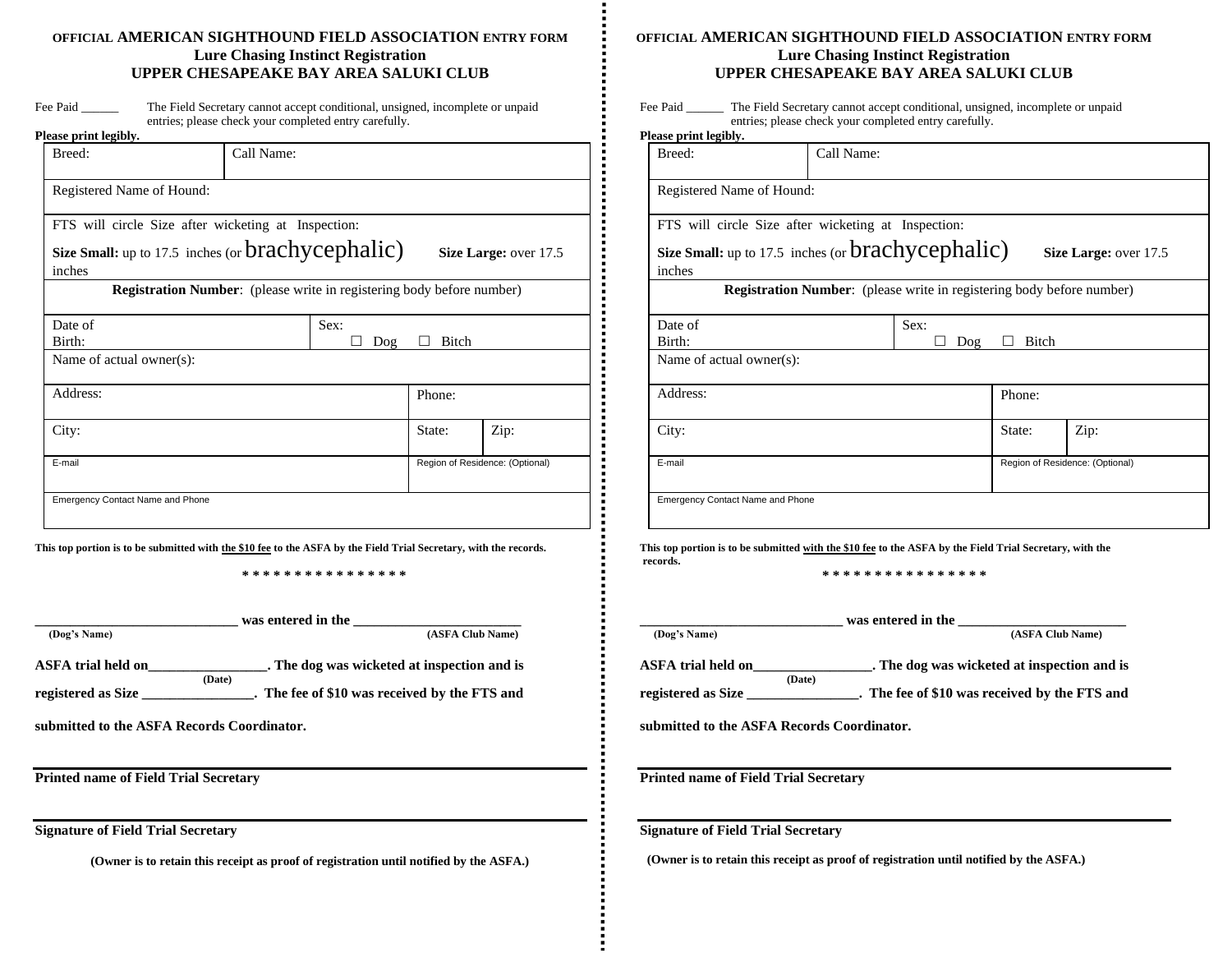#### **OFFICIAL AMERICAN SIGHTHOUND FIELD ASSOCIATION**

#### **LCI ENTRY FORM UPPER CHESAPEAKE BAY AREA SALUKI CLUB ALL-BREED TRIAL Hanover Shoe Farms, Littlestown, PA**

#### **Saturday, March 26, 2022**

Early-Entries close Thurs. March 24, 2022. Day-of-Trial Entries accepted on the day of the trial, and close at the FTS CAR at 8:00 a.m. ENTRIES WILL NOT BE ACKNOWLEDGED BY MAIL Early Entries: \$18 first hound, \$16 for each subsequent hound from the same household. Day of Trial Entries:\$25 for each hound entered. Make checks payable in US Funds only to: **UCBSC**

#### **FTS: Pat Wieland, 918 Big Mount Rd. Thomasville, PA 17364 Telephone: 717-891-8732**

| Fee Paid |  |
|----------|--|
|----------|--|

The Field Secretary cannot accept conditional, unsigned, incomplete or unpaid entries; please check your completed entry carefully. Breed: Call Name:

| Stake:   | $\Box$ LCI-Small                            | $\Box$ LCI-Large | $\Box$ LCI-Sighthound Mix                                                    |                                 |
|----------|---------------------------------------------|------------------|------------------------------------------------------------------------------|---------------------------------|
|          | Open                                        | Senior           | $\Box$ Veteran                                                               |                                 |
|          |                                             |                  | <b>Registration Number:</b> (please write in registering body before number) |                                 |
|          |                                             |                  |                                                                              |                                 |
| Date of  |                                             |                  | Sex:                                                                         |                                 |
| Birth:   |                                             |                  | Dog                                                                          | Bitch                           |
|          | Name of actual owner(s):                    |                  |                                                                              |                                 |
| Address: |                                             |                  | Phone:                                                                       |                                 |
| City:    |                                             |                  | State:                                                                       | Zip:                            |
|          |                                             |                  |                                                                              | (Optional) Region of Residence: |
| E-mail   |                                             |                  |                                                                              |                                 |
|          | Emergency Contact Name and Phone (Optional) |                  |                                                                              |                                 |
|          |                                             |                  |                                                                              |                                 |

 $\Box$  Check if any information has changed since the last ASFA trial entry. Regarding

I CERTIFY that I am the actual owner of this dog, or that I am the duly authorized agent of the actual owner whose name I have entered above. In consideration of the acceptance of this entry and the opportunity to have this dog judged and to win prize money, ribbons, or trophies, I (we) agree to abide by the rules and regulations of the American Sighthound Field Association in effect at the time of this lure field trial, and by any additional rules and regulations appearing in the premium list for this lure field trial. I (we) agree that the club holding this lure field trial has the right to refuse this entry for cause, which the club shall deem to be sufficient. I (we) agree to hold this club, its members, directors, governors, officers, agents or other functionaries, any employees of the aforementioned parties and the owner(s) of the trial premises or grounds harmless from any claim for loss or injury which may be alleged to have been caused directly or indirectly to any person or thing by the act of this dog while in or upon the lure field trial premises or grounds or near any entrance thereto and I (we) personally assume all responsibility and liability for any such claim, and I (we) further agree to hold the aforementioned parties harmless from any claim loss of this dog by disappearance, theft damage or injury be caused or alleged to be caused by the negligence of the club or any of the aforementioned parties or by the negligence of any person or any other cause or causes. I (we) certify and represent that the dog entered is not a hazard to person or other dogs. This entry is submitted for acceptance of the forgoing representations and agreements.

**SIGNATURE** of owner or his agent duly authorized to make this entry

**Please separate the entries before submitting to FTS.**

### **OFFICIAL AMERICAN SIGHTHOUND FIELD ASSOCIATION**

## **LCI ENTRY FORM**

#### **UPPER CHESAPEAKE BAY AREA SALUKI CLUB ALL-BREED TRIAL Hanover Shoe Farms, Littlestown, PA**

### **Sunday, March 27, 2022**

Early-Entries close Thurs. March 24, 2022. Day-of-Trial Entries accepted on the day of the trial, and close at the FTS CAR at 8:00 a.m. ENTRIES WILL NOT BE ACKNOWLEDGED BY MAIL Early Entries: \$18 first hound, \$16 for each subsequent hound from the same household. Day of Trial Entries:\$25 for each hound entered. Make checks payable in US Funds only to: **UCBSC**

#### **FTS: Pat Wieland, 918 Big Mount Rd, Thomasville, PA 17364 Telephone: 717-891-8732**

| Fee Paid | The Field Secretary cannot accept conditional, unsigned, incomplete or unpaid |  |  |  |
|----------|-------------------------------------------------------------------------------|--|--|--|
|          | entries; please check your completed entry carefully.                         |  |  |  |

| Breed:            |                                                                                                                                                                                            | Call Name:                                                                   |                                                  |       |
|-------------------|--------------------------------------------------------------------------------------------------------------------------------------------------------------------------------------------|------------------------------------------------------------------------------|--------------------------------------------------|-------|
|                   | Registered Name of dog:                                                                                                                                                                    |                                                                              |                                                  |       |
| Stake:            | <b>LCI-Small</b><br>Open                                                                                                                                                                   | $\Box$ LCI-Large<br>Senior                                                   | $\Box$ LCI-Sighthound Mix<br>$\sqsupset$ Veteran |       |
|                   |                                                                                                                                                                                            | <b>Registration Number:</b> (please write in registering body before number) |                                                  |       |
|                   |                                                                                                                                                                                            |                                                                              |                                                  |       |
| Date of<br>Birth: |                                                                                                                                                                                            |                                                                              | Sex:<br>Dog<br>ΙI                                | Bitch |
|                   | Name of actual owner(s):                                                                                                                                                                   |                                                                              |                                                  |       |
| Address:          |                                                                                                                                                                                            |                                                                              | Phone:                                           |       |
|                   |                                                                                                                                                                                            |                                                                              |                                                  |       |
| City:             |                                                                                                                                                                                            |                                                                              | State:                                           | Zip:  |
| E-mail            |                                                                                                                                                                                            |                                                                              | (Optional) Region of Residence:                  |       |
|                   |                                                                                                                                                                                            |                                                                              |                                                  |       |
|                   | Emergency Contact Name and Phone (Optional)                                                                                                                                                |                                                                              |                                                  |       |
|                   |                                                                                                                                                                                            |                                                                              |                                                  |       |
| п                 | Check if this is a first-time entry, a copy of the official Registration of this hound must accompany this<br>entry. (i.e., AKC Registration form, PAL registration, Canine Partner, etc.) |                                                                              |                                                  |       |
| П                 | Check if any information has changed since the last ASFA trial entry. Regarding                                                                                                            |                                                                              |                                                  |       |

I CERTIFY that I am the actual owner of this dog, or that I am the duly authorized agent of the actual owner whose name I have entered above. In consideration of the acceptance of this entry and the opportunity to have this dog judged and to win prize money, ribbons, or trophies, I (we) agree to abide by the rules and regulations of the American Sighthound Field Association in effect at the time of this lure field trial, and by any additional rules and regulations appearing in the premium list for this lure field trial. I (we) agree that the club holding this lure field trial has the right to refuse this entry for cause, which the club shall deem to be sufficient. I (we) agree to hold this club, its members, directors, governors, officers, agents or other functionaries, any employees of the aforementioned parties and the owner(s) of the trial premises or grounds harmless from any claim for loss or injury which may be alleged to have been caused directly or indirectly to any person or thing by the act of this dog while in or upon the lure field trial premises or grounds or near any entrance thereto and I (we) personally assume all responsibility and liability for any such claim, and I (we) further agree to hold the aforementioned parties harmless from any claim loss of this dog by disappearance, theft damage or injury be caused or alleged to be caused by the negligence of the club or any of the aforementioned parties or by the negligence of any person or any other cause or causes. I (we) certify and represent that the dog entered is not a hazard to person or other dogs. This entry is submitted for acceptance of the forgoing representations and agreements.

**SIGNATURE** of owner or his agent duly authorized to make this entry

**Please separate the entries before submitting to FTS.**